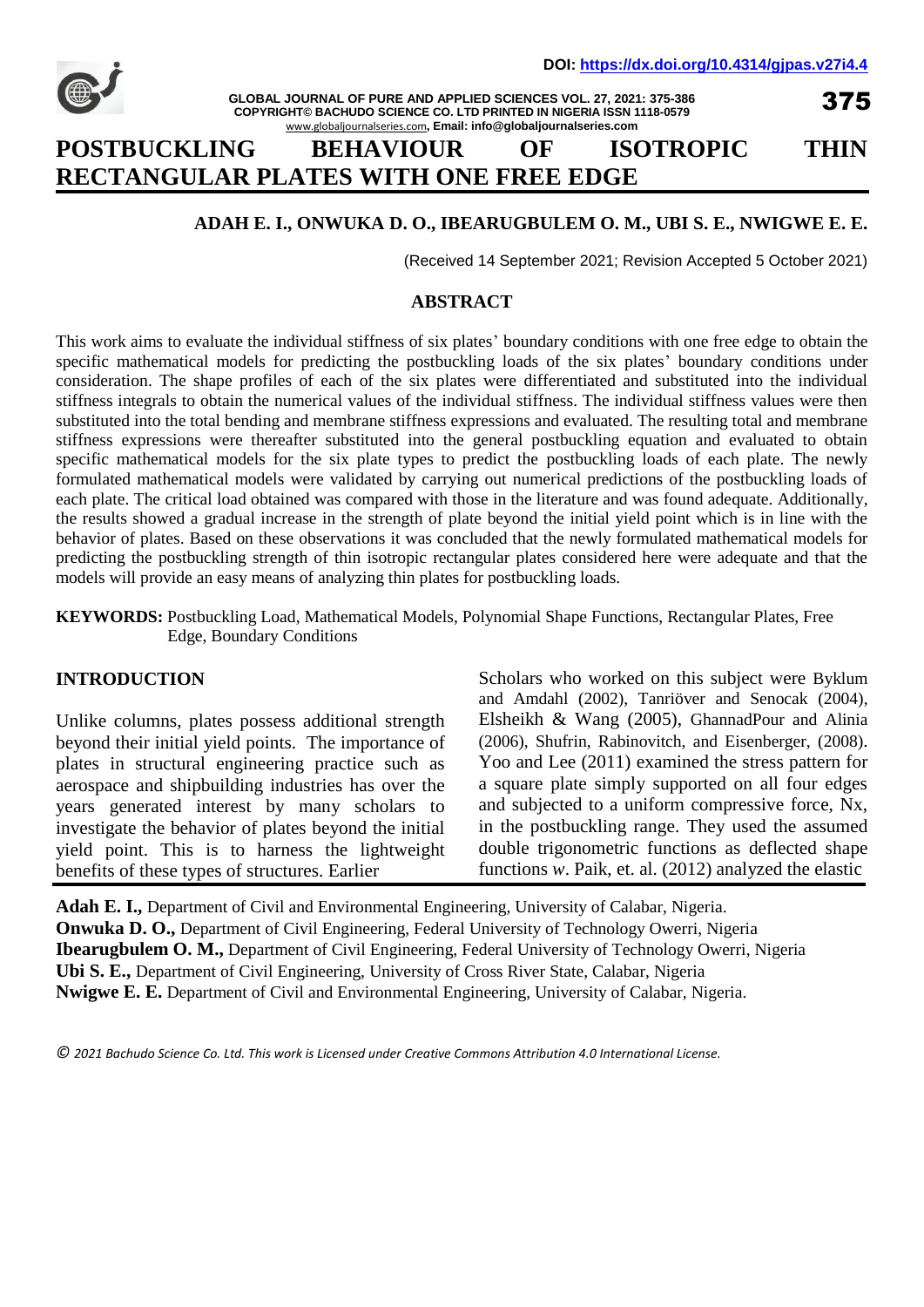large deflection behavior for metal plates under nonuniformly distributed lateral pressure with inplane loads. They solved the modified Von Karman's fundamental nonlinear equations by assuming deflected function, w. Muradova and Stavroulakis (2012) investigated the postbuckling behavior of a rectangular Von Karman plate unilaterally resting on a nonlinear elastic foundation using the spectral method. Ibearugbulem et al. (2013), presented a technique for the inelastic buckling analysis of a thin rectangular isotropic plate under uniform in-plane compression in the longitudinal direction. They used Taylor's series to approximate the displacement function for a CCCC plate to solve Stowell's material nonlinearity governing differential equations. Eziefula et al. (2014) solved for the plastic buckling analysis of a CSSS thin rectangular isotropic plate under uniform in-plane compression in the longitudinal direction. Oghuaghabmba (2015) undertook a closed-form analysis of buckling and postbuckling loads of isotropic thin rectangular plates of various support conditions. He used Euler direct integration method to solve von Karman's large deflection equation and obtain the general postbuckling equation as Equation (1). He applied "work principle and minimum work error theory" to evaluate the buckling and postbuckling loads, as well as the critical loads.

He obtained the following general postbuckling equation,  $N_x$ .

$$
N_{x} = \frac{49}{484} \int_{0}^{1} \int_{0}^{1} \left( \frac{\partial^{4} h_{1}}{p^{2} \partial R^{4}} h_{1} + 2 \frac{\partial^{2} h_{1}}{\partial R^{2} \partial Q^{2}} h_{1} + p^{2} \frac{\partial^{4} h_{1}}{\partial Q^{4}} h_{1} \right) h_{1} dR dQ} \frac{D \pi^{2}}{\partial P^{2}} + \frac{\int_{0}^{1} \int_{0}^{1} \left( \frac{\partial^{2} h_{1}}{\partial R^{2}} h_{1} \right) dR}{\int_{0}^{2} \frac{1}{21} \left( 1 - v^{2} \right) p^{2} W_{uv}^{2}} \frac{\int_{0}^{1} \int_{0}^{1} \left( \frac{\partial^{2} h_{1}}{\partial Q^{2}} \frac{\partial^{2} h_{2}}{\partial R^{2}} + \frac{\partial^{2} h_{1}}{\partial R^{2}} \frac{\partial^{2} h_{2}}{\partial Q^{2}} - 2 \frac{\partial^{2} h_{1}}{\partial R \partial Q \partial R \partial Q} \right) h_{1} dR dQ} \frac{D \pi^{2}}{\int_{0}^{2} \int_{0}^{1} \left( \frac{\partial^{2} h_{1}}{\partial R^{2}} h_{1} \right) dR} \frac{D \pi^{2}}{b^{2}}
$$
\n(1)

where,  $W_{uv}^2$  is stress function coefficient for a plate under post-buckling regime, p is aspect ratio,  $\frac{a}{b}$  $\boldsymbol{b}$ t is plate thickness,  $h_1$  is non-coefficient stress function of a slightly bent plate,  $h_2$  is non-coefficient stress function of a slightly bent plate. Elsami (2018) stated that postbuckling behavior of rectangular plate hinges mostly on von-Karman type nonlinear strain-displacement relations which is given here in as

$$
\varepsilon_{xx} = -z \frac{\partial^2 w}{\partial x^2} + \left[ \frac{1}{2} \left( \frac{\partial w}{\partial x} \right)^2 + \frac{\partial u_0}{\partial x} \right] \qquad (2)
$$

$$
\varepsilon_{yy} = -z \frac{\partial^2 w}{\partial y^2} + \left[ \frac{1}{2} \left( \frac{\partial w}{\partial y} \right)^2 + \frac{\partial v_0}{\partial y} \right] \qquad (3)
$$

Where the first term is the bending term and the second term is the membrane term.  $u_0$  and  $v_0$  are the middle surface deformations that are no longer zero as assumed in small deformation theory. Enem (2018) and Onodagu (2018) also worked on pure bending and free vibration of plates under large deformation using energy principles. Adah (2019), modified Iyengar's equation by determining the numerical factor for modulus of rigidity in the inelastic range. He proposed two different equations for the post-buckling loads and stresses of the SSSS rectangular plate. Ibearugbulem et al. (2020) formulated a general mathematical model for buckling and postbuckling analysis of isotropic thin plates. This they did based on the equation (2) and (3). They applied this general equation to a plate simply supported all round based on trigonometric shape profile. Just like many other scholars, much effort has been expanded on this simple case. None of the researchers has subjected this equation to thorough scrutiny with other boundary conditions especially those with one free edge to ascertain the suitability of this equation.

Therefore, the present work based on the use of a polynomial shape profile is aimed at evaluating six plate boundary conditions with one free edge to obtain individual stiffness. And based on these stiffnesses the total bending and membrane stiffness will be formulated. Afterward, these will be substituted into the general postbuckling equation to formulate the specific postbuckling models to predict the postbuckling load of the six plates considered here.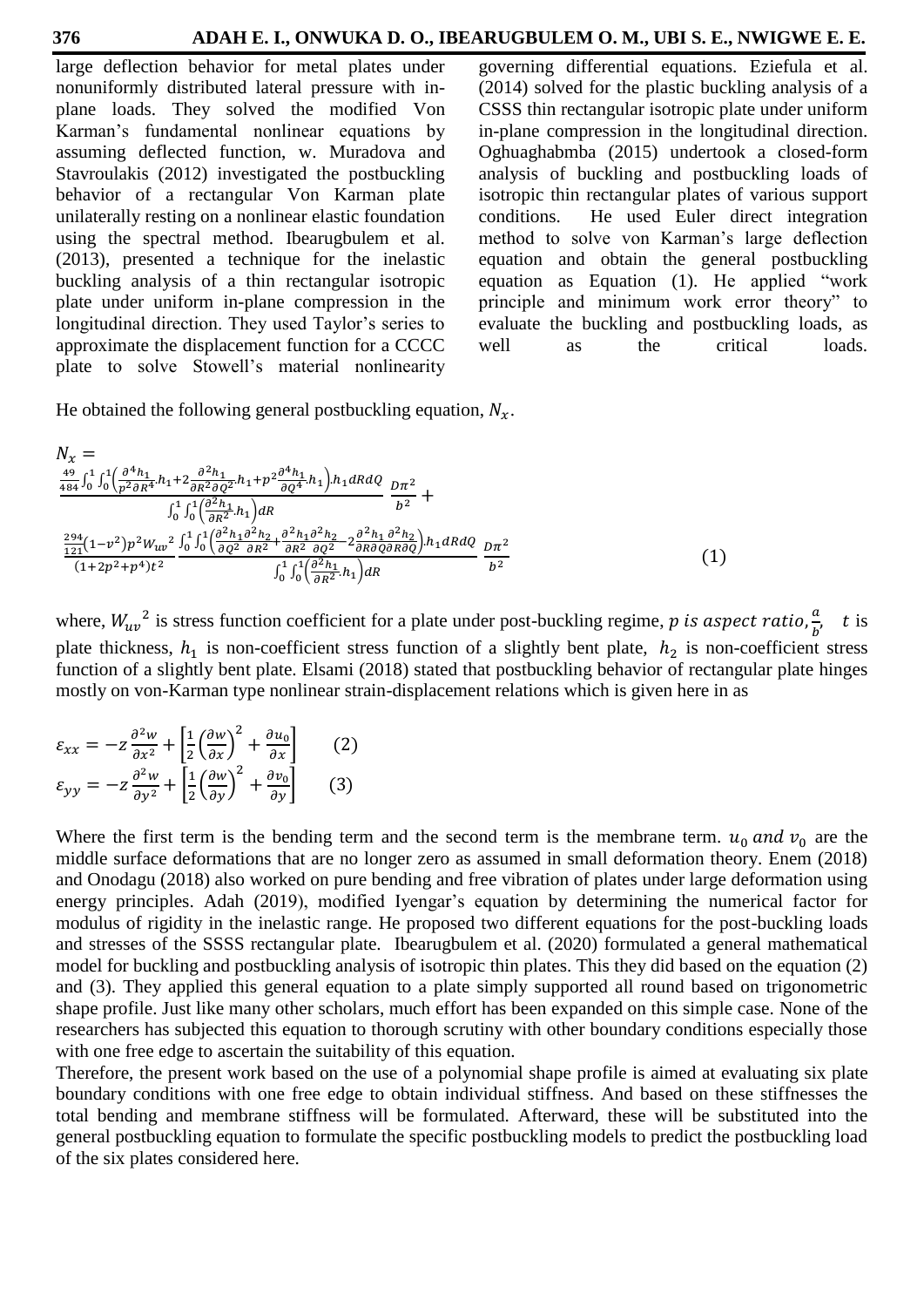### **METHODOLOGY**

### **The General Postbuckling Governing Equation**

Ibearugbulem et al. (2020) derived a general mathematical model for buckling and postbuckling analysis of isotropic thin plates as Equation (4)

$$
N_x = \left[\frac{k_{bT}}{k_{Nx}} + \frac{3}{2} \frac{k_{mT}}{k_{Nx}} \frac{1}{(h_{max})^2} \left(\frac{w}{t}\right)^2\right] \frac{D}{a^2}
$$
 (4)  
Where the total bending stiffness,  $K_{bT}$ , and membrane stiffness,  $K_{mT}$ , are expressed as  

$$
K_{bT} = \left[k_{bx} + \frac{2k_{bxy}}{2^2} + \frac{k_{by}}{2^4}\right]
$$
 (5)  

$$
K_{mT} = \left[k_{mx} + \frac{2k_{mxy}}{2^2} + \frac{k_{my}}{2^4}\right]
$$
 (6)  
And the individual stiffnessess are expressed as  

$$
k_{bx} = \int_0^1 \int_0^1 \left(\frac{\partial^2 h}{\partial R^2}\right)^2 dR dQ
$$
 (7)  

$$
k_{bxy} = \int_0^1 \int_0^1 \left(\frac{\partial^2 h}{\partial R \partial Q}\right)^2 dR dQ
$$
 (8)  

$$
k_{by} = \int_0^1 \int_0^1 \left(\frac{\partial^2 h}{\partial Q^2}\right)^2 dR dQ
$$
 (9)  

$$
k_{mx} = \int_0^1 \int_0^1 \left(\frac{\partial h}{\partial R}\right)^4 dR dQ
$$
 (10)  

$$
k_{mxy} = \int_0^1 \int_0^1 \left(\frac{\partial h}{\partial R}\right)^2 \left(\frac{\partial h}{\partial Q}\right)^2 dR dQ
$$
 (11)  

$$
k_{mxy} = \int_0^1 \int_0^1 \left(\frac{\partial h}{\partial Q}\right)^4 dR dQ
$$
 (12)  

$$
k_{nx} = \int_0^1 \int_0^1 \left(\frac{\partial h}{\partial R}\right)^2 dR dQ
$$
 (13)

Subscript b and m denote the bending and membrane. W is the deflected shape function, h is the shape profile, a is the plate dimension along the x-axis, and D is the flexural rigidity of the plate given as

$$
D = \frac{Et^3}{12(1-v^2)}\tag{14}
$$

Equation (4) can be rewritten as

$$
N_x = \frac{k_{bT}}{k_{Nx}} \frac{D}{a^2} + \frac{3}{2} \frac{k_{mT}}{k_{Nx}} \frac{1}{(h_{max})^2} \left(\frac{w}{t}\right)^2 \frac{D}{a^2} \quad (15)
$$

The first term at the right-hand side is the critical load of the plate while the second term is the additional load that the plate can carry beyond the initial yield point before failure occurs (that is postbuckling term).

### **Polynomial Deflected Shape Functions**

The primary aim of this work as stated earlier is to evaluate the individual stiffness based on the individual plate deflection shape functions of each plate boundary condition, to obtain the total bending and membrane stiffness. These will thereafter be substituted into the general postbuckling equation to obtain the specific mathematical models for the six plate boundary conditions under consideration. Therefore, the polynomial deflected shape functions of the six plates considered here are presented in Table 1 as given by Ibearugbulem et al. (2014).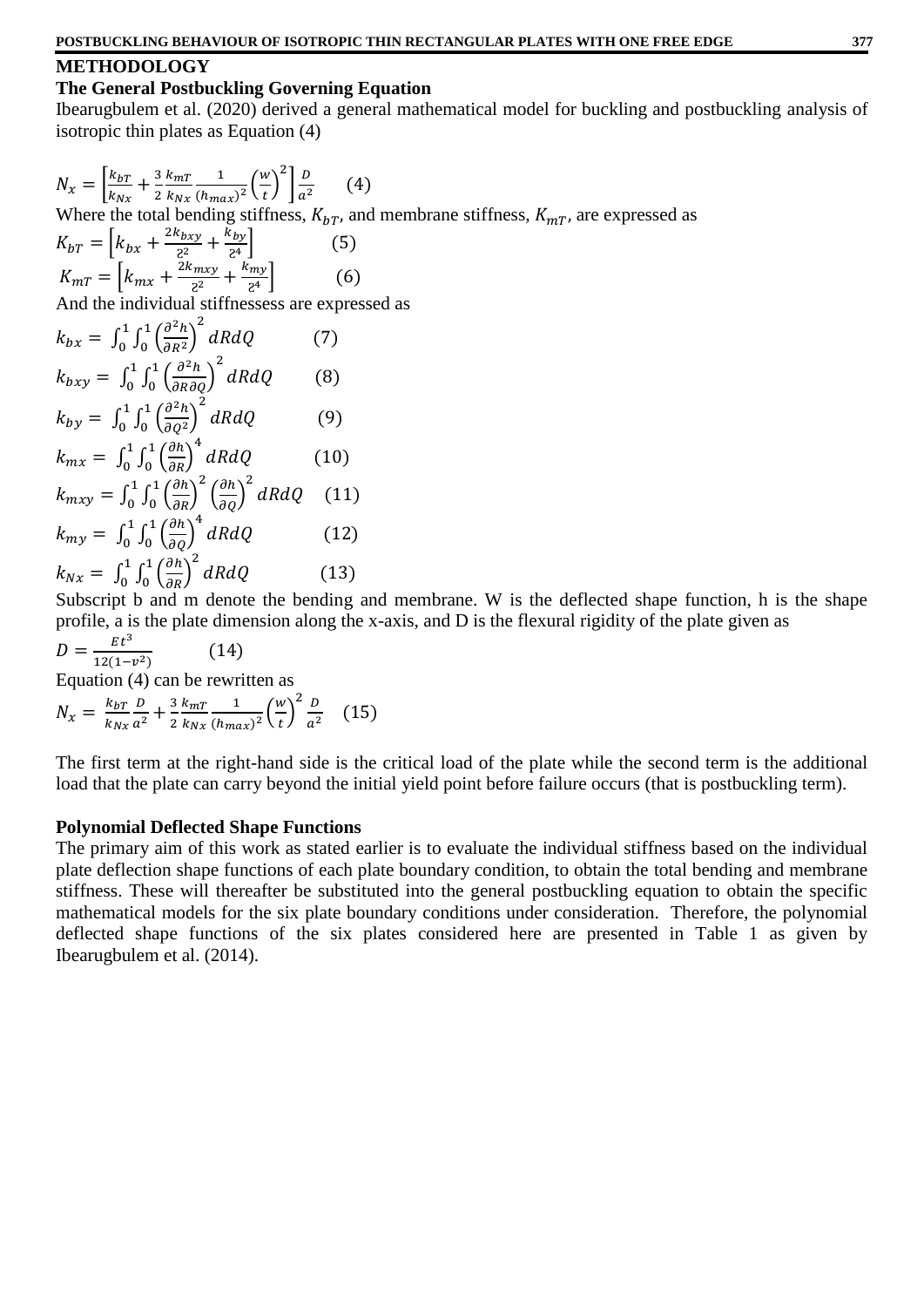### Table 1: Plate Type and Shape Parameter for Six Boundry Conditions

| <b>PLATE TYPES</b> | SHAPE PROFILE (h)                                                               |
|--------------------|---------------------------------------------------------------------------------|
|                    | $W = Ah$ ; (i.e h = R strip x Q strip)                                          |
| <b>SSFS</b>        | $(R-2Q^3+Q^4)\left(\frac{7}{3}Q-\frac{10}{3}Q^3+\frac{10}{3}Q^4-Q^5\right)$     |
| <b>SCFS</b>        | $(1.5R^2 - 2R^3 + R^4)(\frac{7}{3}Q - \frac{10}{3}Q^3 + \frac{10}{3}Q^4 - Q^5)$ |
| <b>CSFS</b>        | $(R - 2R^3 + R^4)(2.8Q2 - 5.2Q3 + 3.8Q4 - Q5)$                                  |
| <b>CCFS</b>        | $(1.5R^2 - 2R^3 + R^4)(2.8Q2 - 5.2Q3 + 3.8Q4 - Q5)$                             |
| <b>SCFC</b>        | $(R^2-2R^3+R^4)(\frac{7}{3}Q-\frac{10}{3}Q^3+\frac{10}{3}Q^4-Q^5)$              |
| <b>CCFC</b>        | $\sqrt{(R^2-2R^3+R^4)(2.8Q2-5.2Q3+3.8Q4-Q5)}$                                   |

Note: S means simply supported edge, C means Clamped Edged, and F means Free Edge

#### **Evaluation of stiffness**

**Evaluation of SSFS plate stiffnessess at the point of Maximum Deflection (R = 0.5, Q = 1) are as follows:**

 $(16)$ 

From Table 1, the polynomial deflected shape function for SSFS plate is given as

$$
h = (R - 2Q^{3} + Q^{4}) \left(\frac{7}{3}Q - \frac{10}{3}Q^{3} + \frac{10}{3}Q^{4} - Q^{5}\right)
$$
  
\n
$$
h_{x} = (R - 2Q^{3} + Q^{4}) \qquad (17)
$$
  
\n
$$
h_{y} = \left(\frac{7}{3}Q - \frac{10}{3}Q^{3} + \frac{10}{3}Q^{4} - Q^{5}\right) \qquad (18)
$$

Therefore, differentiating the shape profile for SSFS plate and substituting into the Equations (7-13) and carrying out the evaluation as follows:

$$
k_{bx} = \int_0^1 \int_0^1 \left(\frac{\partial^2 h}{\partial R^2}\right)^2 dR dQ = \int_0^1 \left(\frac{\partial^2 h_x}{\partial R^2}\right)^2 \partial R * \int_0^1 h_y^2 \partial Q
$$
  
\n
$$
k_{bx} = \int_0^1 (-12R + 12R^2)^2 \partial R * \int_0^1 \left(\frac{7}{3}Q - \frac{10}{3}Q^3 + \frac{10}{3}Q^4 - Q^5\right)^2 \partial Q
$$
  
\n
$$
k_{bx} = \int_0^1 (144R^2 - 288R^3 + 144R^4) \partial R * \int_0^1 \left(\frac{49}{9}Q^2 - \frac{140}{9}Q^4 + \frac{140}{9}Q^5 + \frac{58}{9}Q^6 - \frac{200}{9}Q^7 + \frac{160}{9}Q^8 - \frac{20}{3}Q^9 + Q^{10}\right) \partial Q
$$
  
\n
$$
k_{bxy} = \int_0^1 \int_0^1 \left(\frac{\partial^2 h}{\partial R \partial Q}\right)^2 dR dQ = \int_0^1 \left(\frac{\partial h_x}{\partial R}\right)^2 \partial R * \int_0^1 \left(\frac{\partial h_y}{\partial Q}\right)^2 \partial Q
$$
  
\n
$$
k_{bxy} = \int_0^1 (1 - 6R^2 + 4R^3)^2 \partial R * \int_0^1 \left(\frac{7}{3} - 10Q^2 + \frac{40}{3}Q^3 - 5Q^4\right)^2 \partial Q
$$
  
\n
$$
k_{bxy} = \int_0^1 (1 - 12R^2 + 8R^3 + 36R^4 - 48R^5 + 16R^6) \partial R * \int_0^1 \left(\frac{49}{9} - \frac{140}{3}Q^2 + \frac{560}{9}Q^3 + \frac{230}{3}Q^4 - \frac{800}{3}Q^5 + \frac{2500}{9}Q^6 - \frac{400}{3}Q^7\right)
$$
  
\n
$$
+ 25Q^8 \partial Q
$$
  
\n(20)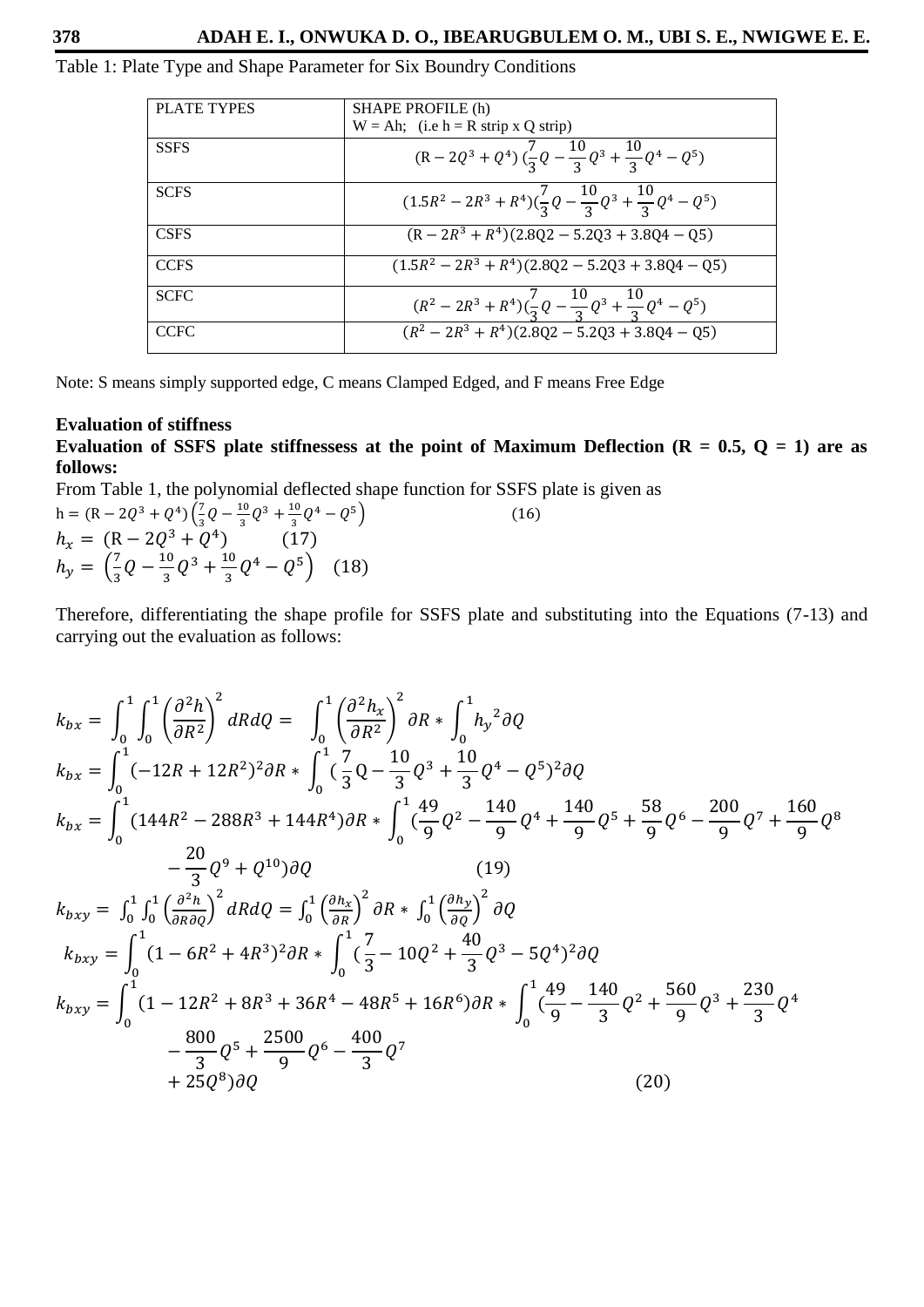$$
k_{by} = \int_{0}^{1} \int_{0}^{1} \left(\frac{\partial^{2} h}{\partial Q^{2}}\right)^{2} dR dQ = \int_{0}^{1} h_{x}^{2} \partial R + \int_{0}^{1} \left(\frac{\partial^{2} h_{y}}{\partial Q^{2}}\right)^{2} \partial Q
$$
  
\n
$$
k_{by} = \int_{0}^{1} (R - 2R^{3} + R^{4})^{2} \partial R + \int_{0}^{1} (-20Q + 40Q^{2} - 20Q^{3})^{2} \partial Q
$$
  
\n
$$
k_{by} = \int_{0}^{1} (R^{2} - 4R^{4} + 2R^{5} + 4R^{6} - 4R^{7} + R^{8}) \partial R
$$
  
\n
$$
+ \int_{0}^{1} (400Q^{2} - 1600Q^{3} + 2400Q^{4} - 1600Q^{5})
$$
  
\n
$$
+ 400Q^{5} \partial Q
$$
  
\n
$$
k_{mx} = \int_{0}^{1} \int_{0}^{1} \left(\frac{\partial h}{\partial R}\right)^{4} dR dQ = \int_{0}^{1} \left(\frac{\partial h_{x}}{\partial R}\right)^{4} \partial R + \int_{0}^{1} h_{y}^{4} \partial Q
$$
  
\n
$$
k_{mx} = \int_{0}^{1} (1 - 6R^{2} + 4R^{3})^{4} \partial R + \int_{0}^{1} \left(\frac{7}{5}Q - \frac{10}{3}Q^{3} + \frac{10}{3}Q^{4} - Q^{5}\right)^{4} \partial Q
$$
  
\n
$$
k_{mx} = \int_{0}^{1} (1 - 24R^{2} + 16R^{3} + 216R^{4} - 288R^{5} - 768R^{6} + 1728R^{7} + 144R^{8} - 3200R^{9} + 3456R^{10}
$$
  
\n
$$
- 1536R^{11} + 256R^{12}) \partial R + \int_{0}^{1} \left(\frac{2401}{81}Q^{4} - \frac{13720}{81}Q^{6} + \frac{13720}{81}Q^{7} + \frac{25284}{81
$$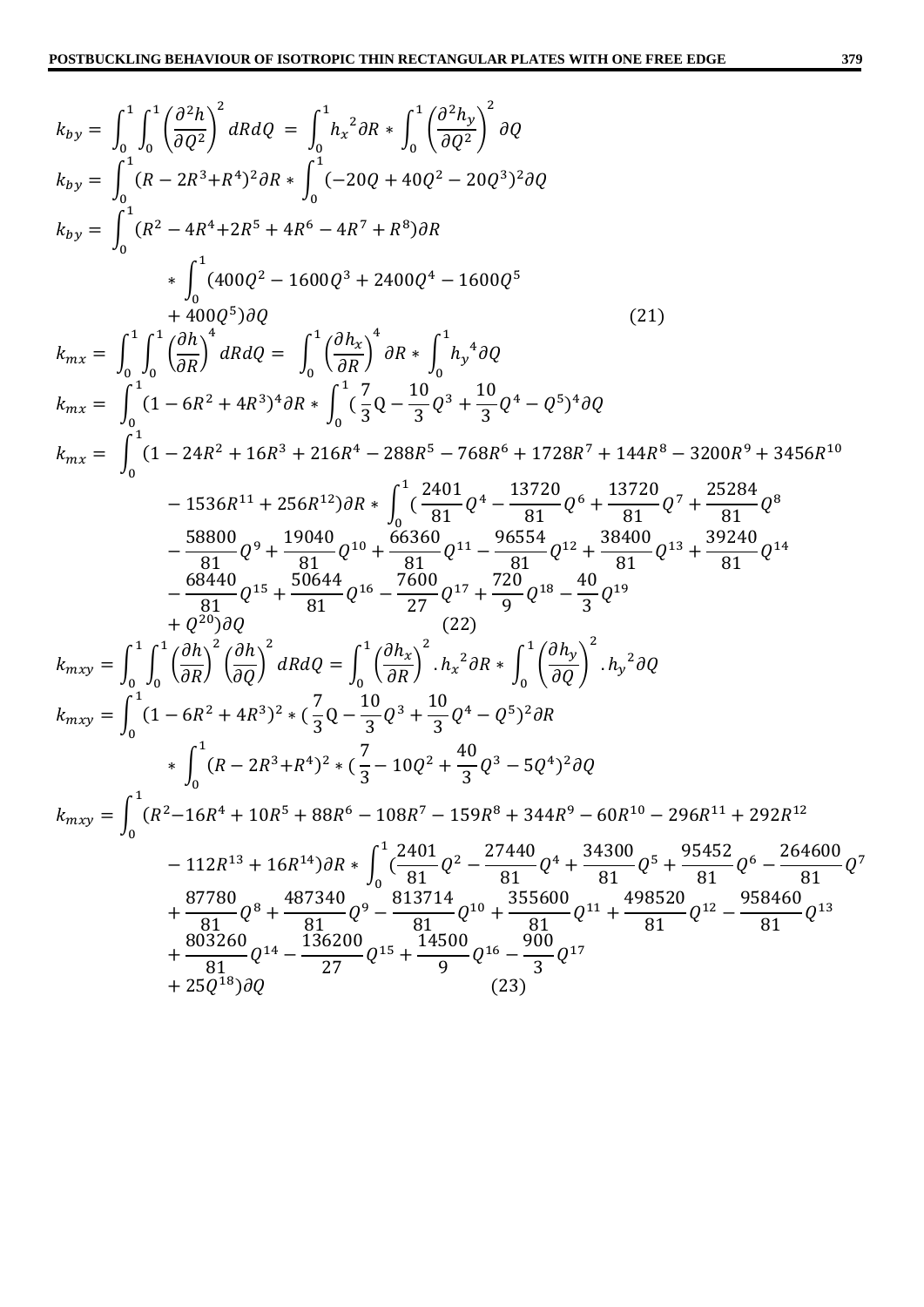$$
k_{my} = \int_{0}^{1} \int_{0}^{1} \left(\frac{\partial h}{\partial Q}\right)^{4} dR dQ = \int_{0}^{1} h_{x}^{4} \partial R * \int_{0}^{1} \left(\frac{\partial^{2} h_{y}}{\partial Q^{2}}\right)^{4} \partial Q
$$
  
\n
$$
k_{my} = \int_{0}^{1} (R - 2R^{3} + R^{4})^{4} \partial R * \int_{0}^{1} \left(\frac{7}{3} - 10Q^{2} + \frac{40}{3}Q^{3} - 5Q^{4}\right)^{4} \partial Q
$$
  
\n
$$
k_{my} = \int_{0}^{1} (R^{4} - 8R^{6} + 4R^{7} + 24R^{8} - 24R^{9} - 26R^{10} + 48R^{11} - 8R^{12} - 28R^{13} + 24R^{14} - 8R^{15}
$$
\n
$$
+ R^{16} \partial R * \int_{0}^{1} \left(\frac{2401}{81} - \frac{13720}{27}Q^{2} + \frac{54880}{81}Q^{3} + \frac{81340}{27}Q^{4} - \frac{235200}{27}Q^{5} - \frac{21000}{81}Q^{6} + \frac{890400}{27}Q^{7} - \frac{1429950}{27}Q^{8} + \frac{496000}{81}Q^{9} + \frac{2559000}{27}Q^{10} - \frac{4468000}{27}Q^{11}
$$
\n
$$
+ \frac{12320500}{81}Q^{12} - \frac{2360000}{27}Q^{13} + \frac{285000}{9}Q^{14} + \frac{20000}{3}Q^{15}
$$
\n
$$
k_{Nx} = \int_{0}^{1} \int_{0}^{1} \left(\frac{\partial h}{\partial R}\right)^{2} dR dQ = \int_{0}^{1} \left(\frac{\partial h_{x}}{\partial R}\right)^{2} \partial R * \int_{0}^{1} h_{y}^{2} \partial Q
$$
\n
$$
k_{Nx} = \int_{0}^{1} (1 - 6R^{2} + 4R^{3})^{2} \
$$

Integrating and substituting the values of R  $(= 0.5)$  and Q  $(= 1)$  at the point of maximum deflection, into Equations (19-24) yield the values of stiffness presented in roll 2 of Table 2 for the SSFS plate. Carrying out a similar evaluation for the remaining five boundary conditions yields the stiffness values presented in rolls 3 to 7 of Table 2.

Now substituting these values in Table 2, into Equation (5) and (6) yield equations for total bending and membrane stiffness expressions respectively as shown in Tables 3 and 4. And to obtain the specific postbuckling mathematical models for predicting the postbuckling load of a plate based on the boundary conditions under consideration, the total bending and membrane expression in Tables 2 and 3 were substituted into the general postbuckling equation in Equation (4) or (14). The postbuckling mathematical models are presented in Table 5.

### **RESULTS AND DISCUSSIONS**

The results obtained from the preceding section are presented in this section. The numerical values of the individual stiffness of the six plates' types under consideration are presented in Table 2.

| Plate             | $k_{bx}$  | $k_{bxy}$  | $k_{by}$  | $k_{mx}$   | $k_{mxy}$   | $k_{m\nu}$ | $k_{Nx}$   |
|-------------------|-----------|------------|-----------|------------|-------------|------------|------------|
| Edge<br>Condition |           |            |           |            |             |            |            |
| <b>SSFS</b>       | 4.0257816 | 1.0331066  | 0.1874528 | 0.3681508  | 0.0407665   | 0.0271358  | 0.4073708  |
| <b>SCFS</b>       | 1.5096681 | 0.1823129  | 0.0287226 | 0.0127248  | 0.0013497   | 0.0007119  | 0.07188895 |
| <b>CSFS</b>       | 0.3284779 | 0.0919002  | 0.1286676 | 0.0027493  | 0.0000921   | 0.0001995  | 0.0332388  |
| <b>CCFS</b>       | 0.1231792 | 0.0162177  | 0.0197152 | 0.0000950  | 0.00000305  | 0.0000052  | 0.0058657  |
| <b>SCFC</b>       | 0.6709636 | 0.04051398 | 0.0060469 | 0.0010902  | 0.00007699  | 0.0005114  | 0.0159753  |
| <b>CCFC</b>       | 0.0547463 | 0.0036039  | 0.0041506 | 0.00000407 | 0.000000174 | 0.00000025 | 0.00130348 |

Table 2: Stiffness Values for the Six Plate Edge Conditions

After substituting the values in Table 2 into Equations (5) and (6), we obtain the expression for total bending and membrane stiffness as presented in Tables 3 and 4 respectively.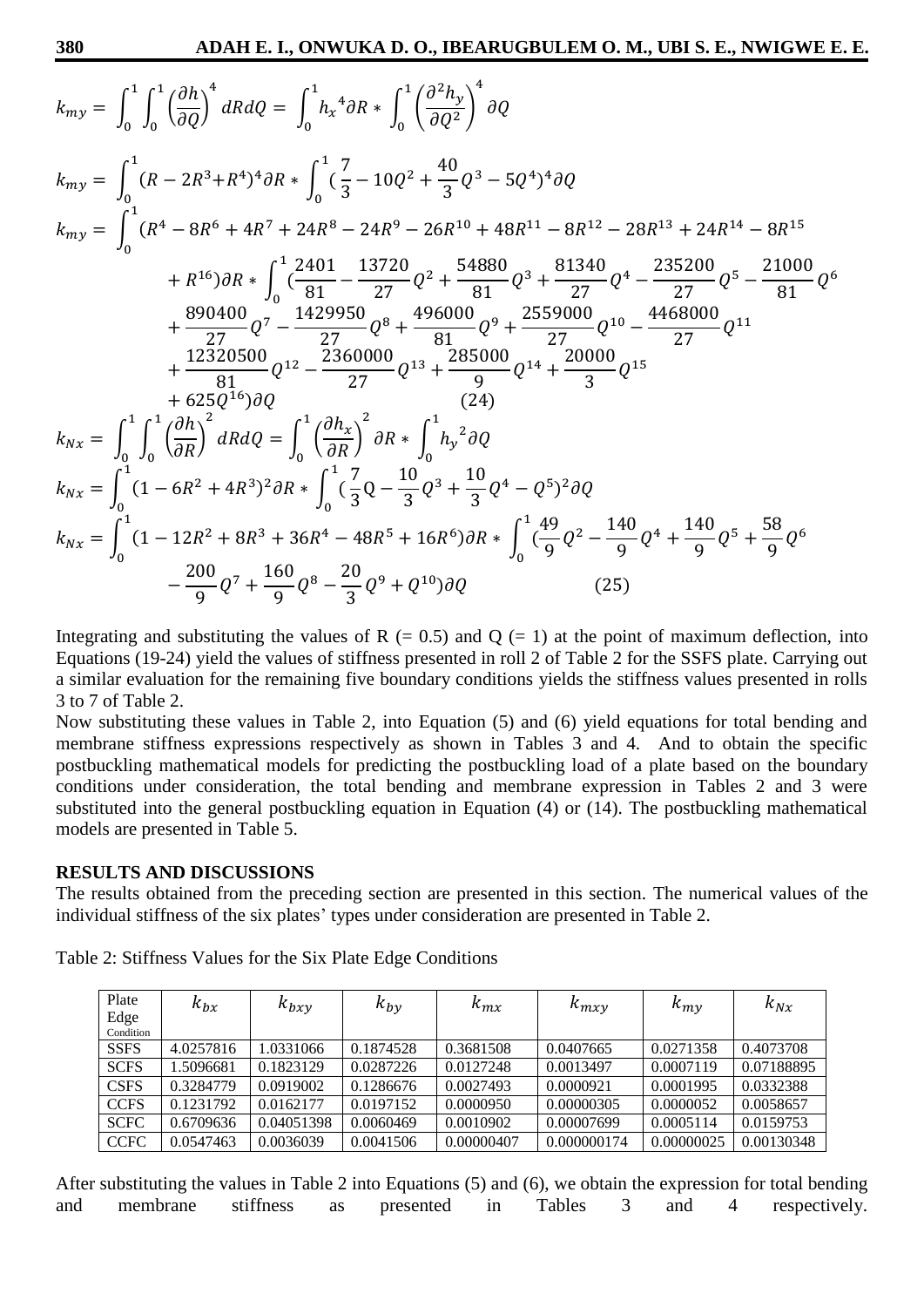| <b>SSFS</b> | $K_{bT} = \left[4.0257816258 + \frac{2.0662131519}{2^2} + \frac{0.1874527589}{2^4}\right]$                     |
|-------------|----------------------------------------------------------------------------------------------------------------|
| <b>SCFS</b> | $K_{bT} = \left[ 1.5096681097 + \frac{0.3646258503}{2^2} + \frac{0.0287226002}{2^4} \right]$<br>2 <sup>4</sup> |
| <b>CSFS</b> | $K_{bT} = \left[ 0.3284779221 + \frac{0.1838004535}{2^2} + \frac{0.1286675737}{2^4} \right]$                   |
| <b>CCFS</b> | $K_{bT} = \left[0.1231792208 + \frac{0.0324353741}{2^2} + \frac{0.0197151927}{2^4}\right]$                     |
| <b>SCFC</b> | $K_{bT} = \left[ 0.6709636043 + \frac{0.0810279667}{2^2} + \frac{0.0060468632}{2^4} \right]$                   |
| <b>CCFC</b> | $K_{bT} = \left[0.0547463203 + \frac{0.0072078609}{2^2} + \right]$<br>0.00415056691<br>2 <sup>4</sup>          |

Table 4: Total Membrane Stiffness  $K_{mT}$  Equation for Six Plate Edge Conditions

| Plate<br>Edge<br>Condition | $K_{mT} = \left[k_{mx} + \frac{2k_{mxy}}{2^2} + \frac{k_{my}}{2^4}\right]$                                     |
|----------------------------|----------------------------------------------------------------------------------------------------------------|
| <b>SSFS</b>                | $K_{mT} = \left[ 0.3681508201 + \frac{0.0815330290}{2^2} + \frac{0.0271358458}{2^4} \right]$                   |
| <b>SCFS</b>                | $K_{mT} = \left[ 0.0127248132 + \frac{0.0026994824}{2^2} + \frac{0.0106024592}{2^4} \right]$<br>2 <sup>4</sup> |
| <b>CSFS</b>                | $K_{mT} = \left[0.0027493343 + \frac{0.0001841873}{2^2} + \frac{0.0001994590}{2^4}\right]$                     |
| <b>CCFS</b>                | $K_{mT} = \left[0.0000950284 + \frac{0.0000060983}{2^2} + \frac{0.0000052326}{2^4}\right]$                     |
| <b>SCFC</b>                | $K_{mT} = \left[ 0.0010902116 + \frac{0.0001539812}{S^2} + \right.$<br>0.0005114020<br>$\mathcal{S}^4$         |
| <b>CCFC</b>                | $K_{mT} = \left[0.0000040708 + \frac{0.0000003479}{2^2} + \frac{0.00000002524}{2^4}\right]$                    |

When the expressions in Tables 3 and 4 were substituted into Equation (4) or (14) which is the general postbuckling equation of thin plate we obtained the new formulated mathematical models for predicting the postbuckling load of thin plates as presented in Table 5.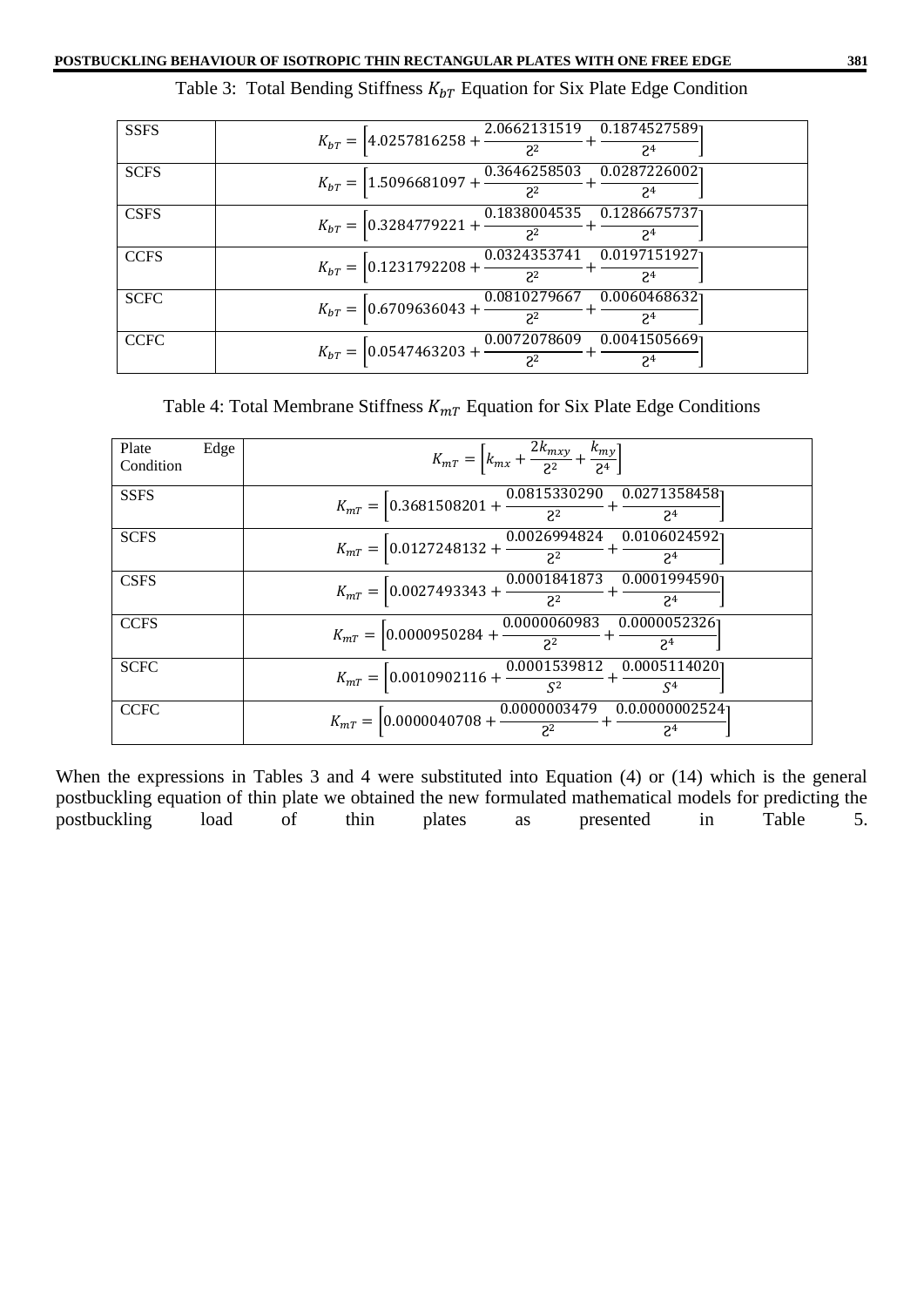Table 5**:** Buckling and Post buckling Load and Stress Equations for the Six Plate Edge Conditions

| Plate Edge<br>Condition | $N_x = \eta \frac{D}{a^2};$                                                                                               |
|-------------------------|---------------------------------------------------------------------------------------------------------------------------|
| <b>SSFS</b>             | $N_x = \frac{1}{24} \left[ (9.88235294128^4 + 5.07207034988^2 + 0.4601527095) \right]$                                    |
|                         | + $(7.80817721872^4 + 1.72924873312^2 + 0.5755290525) \left(\frac{w}{t}\right)^2 \left \frac{D}{a^2}\right $              |
| <b>SCFS</b>             | $N_x = \frac{1}{24} \left[ (212^4 + 5.07207034982^2 + 0.3995411967) \right]$                                              |
|                         | + $(9.55835131142^4 + 2.02773906782^2 + 7.9641271457) \left(\frac{w}{t}\right)^2 \left[\frac{D}{\sigma^2}\right]$         |
| <b>CSFS</b>             | $N_x = \frac{1}{24} \left[ (9.88235294122^4 + 5.52968960862^2 + 3.8710010320) \right]$                                    |
|                         | + $(7.94059344262^4 + 0.53196736812^2 + 0.5760749062) \left(\frac{W}{t}\right)^2 \left[\frac{D}{\sigma^2}\right]$         |
| <b>CCFS</b>             | $N_x = \frac{1}{24} \left[ (212^4 + 5.52968960862^2 + 3.3611111111) \right]$                                              |
|                         | + $(9.72044814302^{4} + 0.62379170482^{2} + 0.5352377090) \left(\frac{W}{t}\right)^{2} \left \frac{D}{\sigma^{2}}\right $ |
| <b>SCFC</b>             | $N_x = \frac{1}{24} \left[ (422^4 + 5.07207034982^2 + 0.3785127127) \right]$                                              |
|                         | $+$ (14.74058997362 <sup>4</sup> + 149.43877748502 <sup>2</sup>                                                           |
|                         | + 6.9145910107) $\left(\frac{W}{t}\right)^2 \left(\frac{D}{a^2}\right)$                                                   |
| <b>CCFC</b>             | $N_x = \frac{1}{24} \left[ (422^4 + 5.52968960862^2 + 3.1842105263) \right]$                                              |
|                         | + $(7.49528531482^{4} + 0.64047062752^{2} + 0.4647025071)$ $\left(\frac{W}{t}\right)$                                     |

To obtain the numerical value of the postbuckling load of each plate type considered here, the numerical values of w/t were substituted into the models in Table 5 to obtain the numerical values of postbuckling load coefficients of the plates as shown in Figure 1 and Table A1 for each plate type. While the stress parameter values are presented in Table A2 of the Appendix.

The above mathematical models have not been formulated before now. The new models are simple and easy to apply in predicting the buckling and postbuckling load of the plate types considered. The models can be used for any dimension of plates and can even be more compact when dealing with square plates, in which case the aspect ratio  $\epsilon$  (=b/a) is equal to unity. The models above can also predict separately the additional carrying capacity of a plate beyond its initial yield point. This will easily tell how much additional strength the plate has at a particular deformation. When the deformation, w, is zero, that is, when the plate is still flat and has not bent, the postbuckling load will be zero, in which case the postbuckling term in equation (14) will be zero given rise to the critical load of the plate. Figure 1 shows that the various plate considered have a gradual increase in strength beyond the initial yield. The situation that is a true behavior of plates unlike columns (Szilard 2004; Oguaghamba, 2015, O. Civalek, and A. Yavas, 2006; Katsikadelis, J. T. and Babouskos, N., 2007; Elsami, 2018). The chart shows that SCFC has the highest postbuckling strength while CSFS has less postbuckling strength for the six plate type with one free age.

To ascertain the validity of these models, the numerical results obtained from the mathematical models were compared with those in literature as shown in Table 6. Table 6 shows the comparison of the critical load obtained from these models with those of Ibearugubulem et al. (2014) who obtained theirs based on small deflection theory and also with those of Adah (2016). The results indicated a close agreement with those of Ibearugbulem et al. (2014) with a maximum percentage difference of 18.6% for SCFS while the remaining plate types' percentage differences are less the 15%. However, the results agreed with those of Adah earlier studies. It is worth noting that, there is a dearth of literature concerning the postbuckling strength of these boundary conditions of the plate due to the difficulties of analyzing plates under large deflection. One can infer that if the critical values predicted from these models are adequate and the postbuckling behaviors of the plates agreed with those in literature, then the postbuckling values predicted from these models are also considered adequate.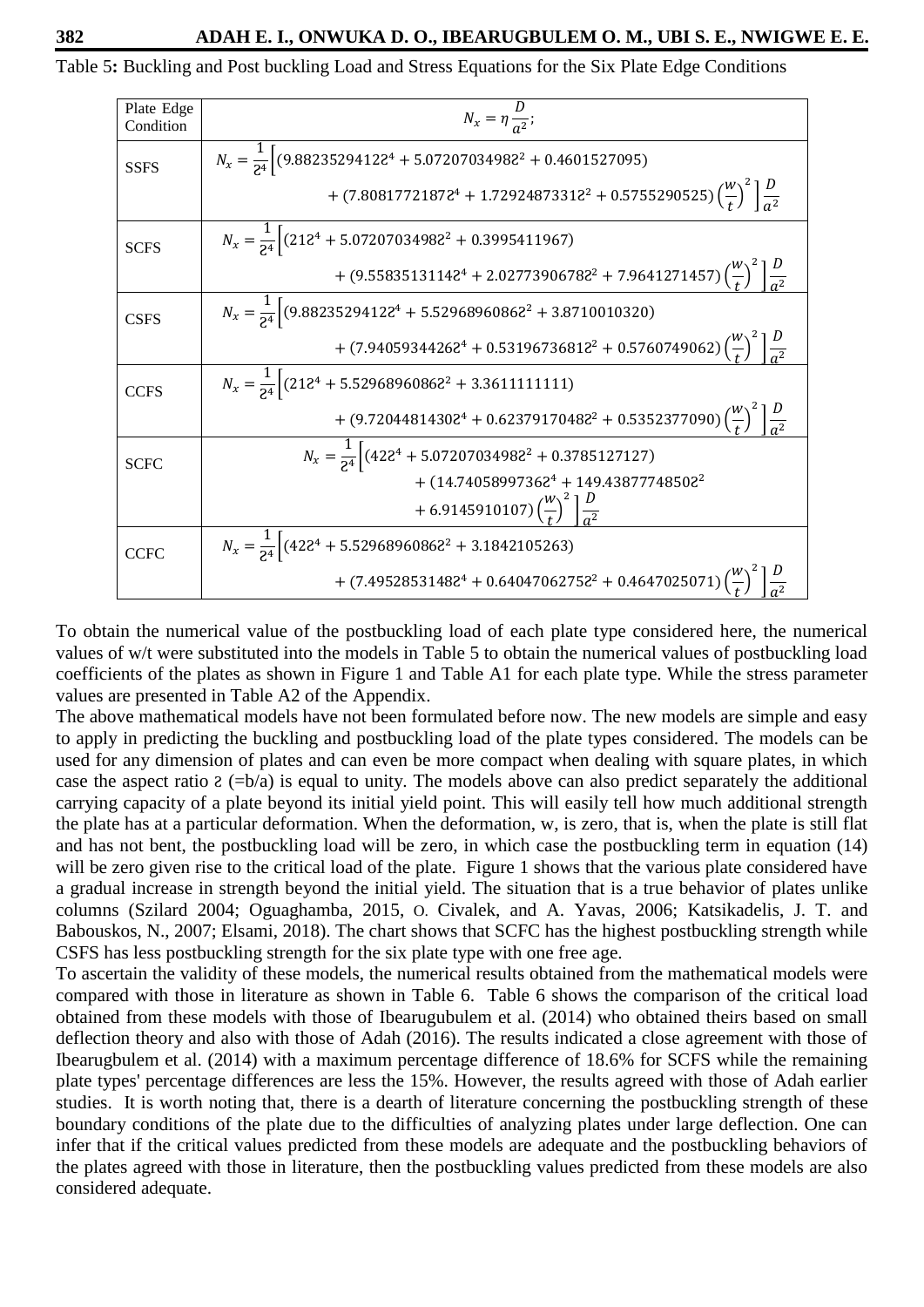

Table 6: Comparison of Critical Load of this Study with Earlier Studies.

| <b>BCs</b>                    | <b>SSFS</b> | <b>SCFS</b> | <b>CSFS</b> | <b>CCFS</b> | <b>SCFC</b> | <b>CCFC</b> |
|-------------------------------|-------------|-------------|-------------|-------------|-------------|-------------|
| Present $(N_{cr})$            | 15.415      | 26.472      | 19.283      | 29.891      | 47.451      | 50.714      |
| Ibearugbulem<br>et al. (2014) | 13.295      | 21.547      | 16.945      | 27.553      | 45.331      | 48.376      |
| Adah, (2016)                  | 15.415      | 26.472      | 19.283      | 29.891      | 47.451      | 50.714      |
| %Diff1                        | 13.7528381  | 18.60456    | 12.12467    | 7.821752    | 4.467767    | 4.610167    |
| %Diff 2                       |             |             | $\Omega$    | $\theta$    | $\Omega$    | $\theta$    |

### **CONCLUSION**

The present study has evaluated the shape profiles of six plates' boundary conditions, that is, those with one free edge, to obtain the individual stiffness of each plate type. Based on these stiffnesses the specific postbuckling mathematical models for the plates considered were formulated. These models were used to predict the postbuckling behavior of thin plates under consideration. This is an attempt in providing simple models for analysts and designers of plated structures and to expand the volume of knowledge in the area of large deformation of plates. The adequacy of these models was tested with those in literature and was found adequate. Based on this, it was concluded that the present postbuckling mathematical models can be used to predict the postbuckling strength of these plates considered here and the approach can easily be extended to other plates' boundary conditions.

### **REFERENCES**

- Adah, E. I., 2016. "Development of Computer Programs for Analysis of Single Panel and Continuous Rectangular Plates" M. Eng. Thesis Federal University of TechnologyOwerri [\(www.library.futo.edu.ng\)](http://www.library.futo.edu.ng/).
- Adah, E. I., 2019. "Buckling and Postbuckling Analysis of SSSS Rectangular Plates using Modified Iyengar's Equation" IOSR Journal of Mechanical and Civil Engineering, 16 (2), 35- 40.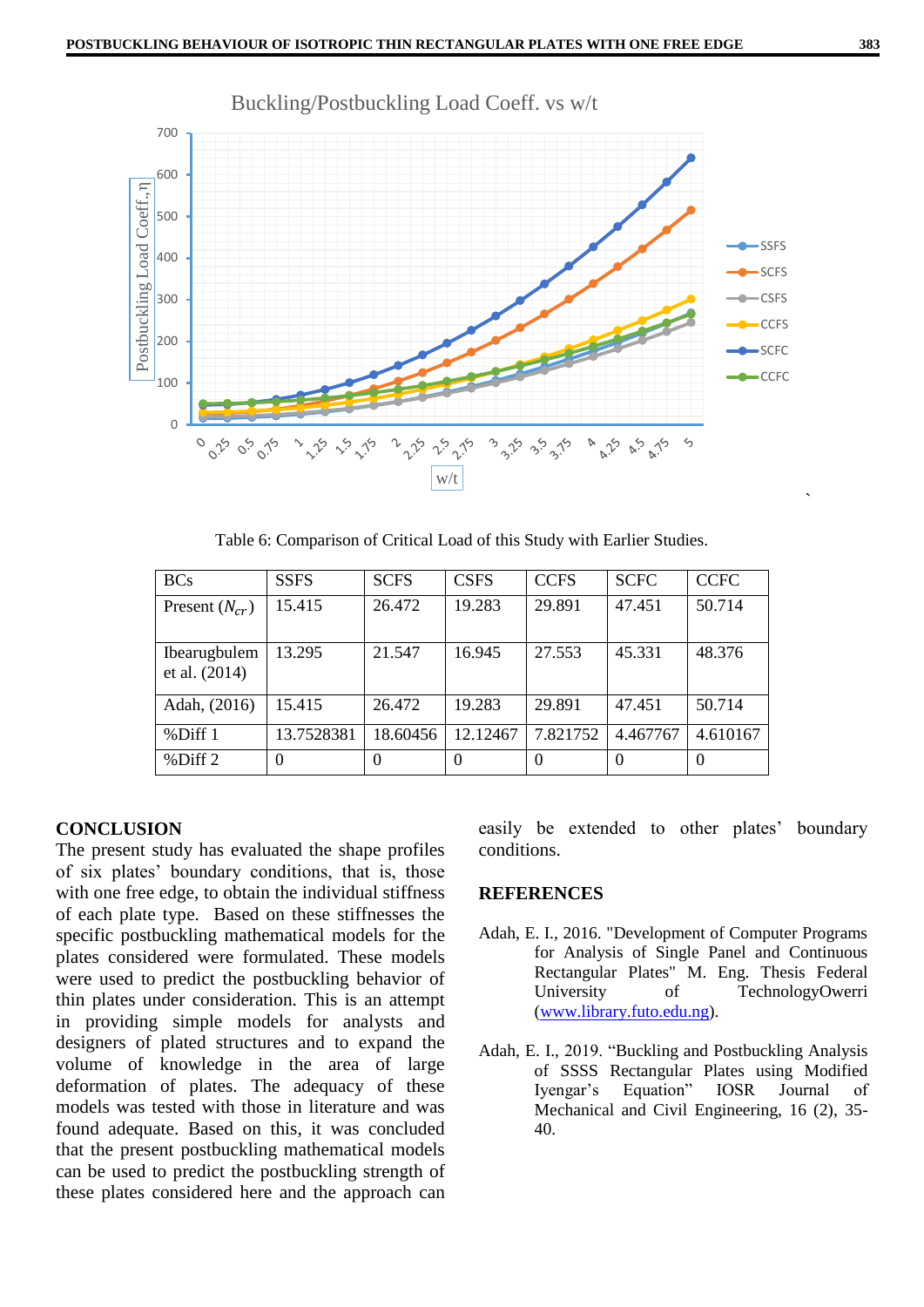#### **384 ADAH E. I., ONWUKA D. O., IBEARUGBULEM O. M., UBI S. E., NWIGWE E. E.**

- Byklum, E. and Amdahl, J., 2002. "A simplified method for elastic large deflection analysis of plates and stiffened panels due to local buckling" Thin-Walled Structures 40 (11), 925–953.
- Civalek, O. and Yavas, A., 2006. "Large Deflection Static Analysis of Rectangular Plates on Two Parameters Elastic Foundations" International Journal of Science and Technology, 1(1), 43-50.
- Elsami, M. R., 2018. "Buckling and Postbuckling of Beams, Plates, and Shells" Springer International Publishing AG.
- Elsheikh, A. and Wang, D., 2005. "Large-Deflection Mathematical Analysis of Rectangular Plates", Journal of Engineering Mechanics, 131 (8).
- Enem, J. I., 2018. "Geometrically Nonlinear Analysis of Isotropic Rectangular Thin Plates Using Ritz Method" PhD Thesis Federal University of Technology, Owerri Nigeria [\(www.library.futo.edu.ng\)](http://www.library.futo.edu.ng/).
- Eziefula, U. G., Ibearugbulem, O. M. and Onwuka, D. O., 2014. "Plastic Buckling Analysis of an Isotropic C-SS-SS-SS Plate under in-plane Loading using Taylor's Series Displacement Function" International Journal of Engineering and Technology, 4(1), 17-22.
- GhannadPour, S. A. M. and Alinia, M. M., 2006. "Large deflection behavior of functionally graded plates under pressure loads", Composite Structures, 75, 67–71.
- Ibearugbulem, O. M., Onwuka, D. O. and Eziefula, 2013. "Inelastic Buckling Analysis of Axially Compressed Thin CCCC Plates using Taylor-Maclaurin Displacement Function" Academic Research International Part III: Natural & Applied Sciences, 4(6), 594-600.
- Ibearugbulem, O. M., Ezeh, J. C. and Ettu, L. O., 2014. Energy Methods in Theory of Rectangular Plates: Use of Polynomial Shape Functions. Owerri, Liu House of Excellence Ventures.
- Ibearugbulem, O. M., Adah, E. I., Onwuka, D. O. and Okere, C. E., 2020. Simple and Exact Approach to Postbuckling Analysis of Rectangular Plate, SSRG International Journal of Civil

| Engineering,                      | $(6)$ : | 54-64, |
|-----------------------------------|---------|--------|
| www.internationaljournalssrg.org. |         |        |

- Katsikadelis, J. T. and Babouskos, N., 2007. "The Postbuckling Analysis of Plates: A BEM Based Meshless Variational Solution" Mechanical Automatic Control and Robotics, 6(1), 113-118.
- Muraddova, A. D. and Stavroulakis, G. S., 2012. "Buckling and Postbuckling Analysis of Rectangular Plates Resting on Elastic Foundations with the use of the Spectral Method" Comput. Methods Appl. Mech. Engrg. 213-220.
- Oguaghamba, O. A., 2015. "Analysis of buckling and postbuckling loads of Isotropic thin rectangular plates" PhD Thesis Federal University of Technology, Owerri Nigeria [\(www.library.futo.edu.ng\)](http://www.library.futo.edu.ng/).
- Onodagu, P. D., 2018. "Nonlinear Dynamic Analysis of Thin Rectangular Plates using Ritz Method" PhD Thesis Federal University of Technology, Owerri Nigeria [\(www.library.futo.edu.ng\)](http://www.library.futo.edu.ng/).
- Paik, J. K, Park, J. H. and Kim, B. J., 2012. Analysis of Elastic Large Deflection for Metal Plates under Non-uniformly Dsstributed Lateral of Pressure with Inplane Loads. Journal of Applied Mathematics.
- Shufrin, I., Rabinovitch, O. and Eisenberger, M., 2008. "A semi-analytical approach for the nonlinear large deflection analysis of laminated rectangular plates under general out-of-plane loading" International Journal of Non-Linear Mechanics, 43, 328–340.
- Szilard, R., 2004. Theories and Application of Plate Analysis, John Wiley & Sons, New Jersey.
- Tanriöver, H. and Senocak, E., 2004. "Large deflection analysis of unsymmetrically laminated composite plates: analytical-numerical type approach", International Journal of Non-linear Mechanics. 39, 1385–1392.
- Yoo, C. H., and Lee, S. C., 2011. Stability of Structures: Principles and Applications. Butterworth-Heinmann, UK.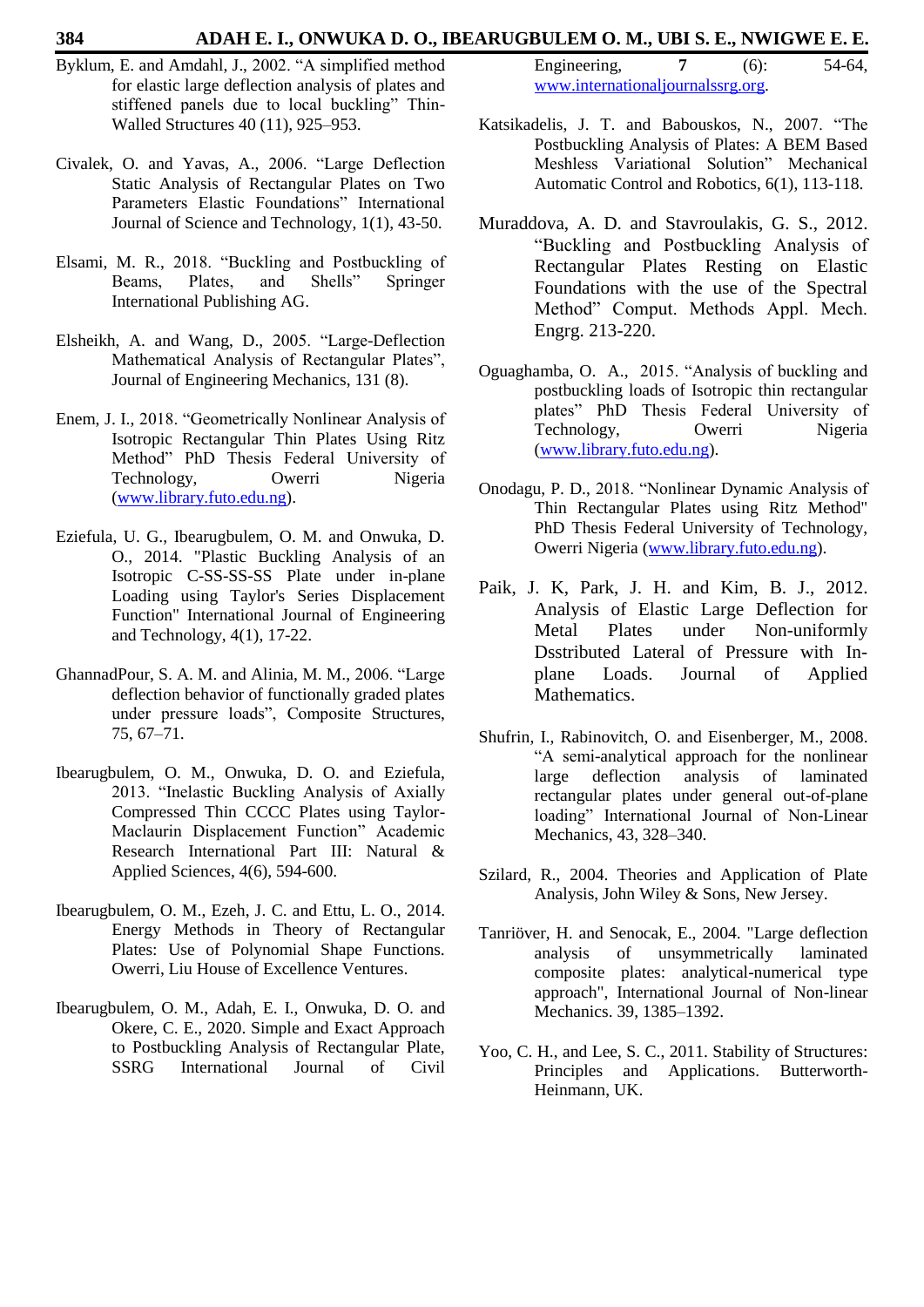### **APPENDICES**

Table A1: Numerical Values of Buckling and Postbuckling Coefficient,  $\eta$ , of Rectangular plates for the Six Plates with one Free Edge.

|                | $N_x = \eta \frac{D}{a^2}; \qquad z = \frac{b}{a} = 1$                                                                                      |             |             |             |             |             |  |  |  |
|----------------|---------------------------------------------------------------------------------------------------------------------------------------------|-------------|-------------|-------------|-------------|-------------|--|--|--|
|                | $\eta = \left  \frac{K_{bT}}{k_{Nx}} + \frac{3}{2} \frac{K_{mT}}{k_{Nx}} \frac{1}{(h_{\text{max}})^2} \left( \frac{W}{t} \right)^2 \right $ |             |             |             |             |             |  |  |  |
| w/t            | <b>SSFS</b>                                                                                                                                 | <b>SCFS</b> | <b>CSFS</b> | <b>CCFS</b> | <b>SCFC</b> | <b>CCFC</b> |  |  |  |
| $\mathbf{0}$   | 15.415                                                                                                                                      | 26.472      | 19.283      | 29.891      | 47.451      | 50.714      |  |  |  |
| 0.25           | 16.047                                                                                                                                      | 27.694      | 19.849      | 30.571      | 48.934      | 51.251      |  |  |  |
| 0.5            | 17.943                                                                                                                                      | 31.359      | 21.545      | 32.611      | 53.385      | 52.864      |  |  |  |
| 0.75           | 21.103                                                                                                                                      | 37.469      | 24.373      | 36.011      | 60.803      | 55.552      |  |  |  |
| $\mathbf{1}$   | 25.528                                                                                                                                      | 46.022      | 28.332      | 40.770      | 71.188      | 59.314      |  |  |  |
| 1.25           | 31.216                                                                                                                                      | 57.019      | 33.422      | 46.890      | 84.540      | 64.152      |  |  |  |
| 1.5            | 38.169                                                                                                                                      | 70.460      | 39.642      | 54.370      | 100.859     | 70.065      |  |  |  |
| 1.75           | 46.386                                                                                                                                      | 86.344      | 46.994      | 63.209      | 120.146     | 77.053      |  |  |  |
| 2              | 55.866                                                                                                                                      | 104.672     | 55.478      | 73.409      | 142.399     | 85.116      |  |  |  |
| 2.25           | 66.611                                                                                                                                      | 125.445     | 65.092      | 84.968      | 167.620     | 94.254      |  |  |  |
| 2.5            | 78.621                                                                                                                                      | 148.660     | 75.837      | 97.888      | 195.808     | 104.467     |  |  |  |
| 2.75           | 91.894                                                                                                                                      | 174.320     | 87.713      | 112.167     | 226.963     | 115.755     |  |  |  |
| 3              | 106.431                                                                                                                                     | 202.424     | 100.721     | 127.806     | 261.085     | 128.118     |  |  |  |
| 3.25           | 122.233                                                                                                                                     | 232.971     | 114.859     | 144.805     | 298.174     | 141.556     |  |  |  |
| 3.5            | 139.298                                                                                                                                     | 265.962     | 130.129     | 163.164     | 338.231     | 156.070     |  |  |  |
| 3.75           | 157.628                                                                                                                                     | 301.397     | 146.529     | 182.883     | 381.254     | 171.658     |  |  |  |
| $\overline{4}$ | 177.222                                                                                                                                     | 339.275     | 164.061     | 203.962     | 427.245     | 188.321     |  |  |  |
| 4.25           | 198.080                                                                                                                                     | 379.597     | 182.724     | 226.401     | 476.203     | 206.060     |  |  |  |
| 4.5            | 220.202                                                                                                                                     | 422.364     | 202.518     | 250.200     | 528.128     | 224.873     |  |  |  |
| 4.75           | 243.588                                                                                                                                     | 467.573     | 223.443     | 275.359     | 583.020     | 244.762     |  |  |  |
| 5 <sup>5</sup> | 268.238                                                                                                                                     | 515.227     | 245.499     | 301.878     | 640.879     | 265.725     |  |  |  |